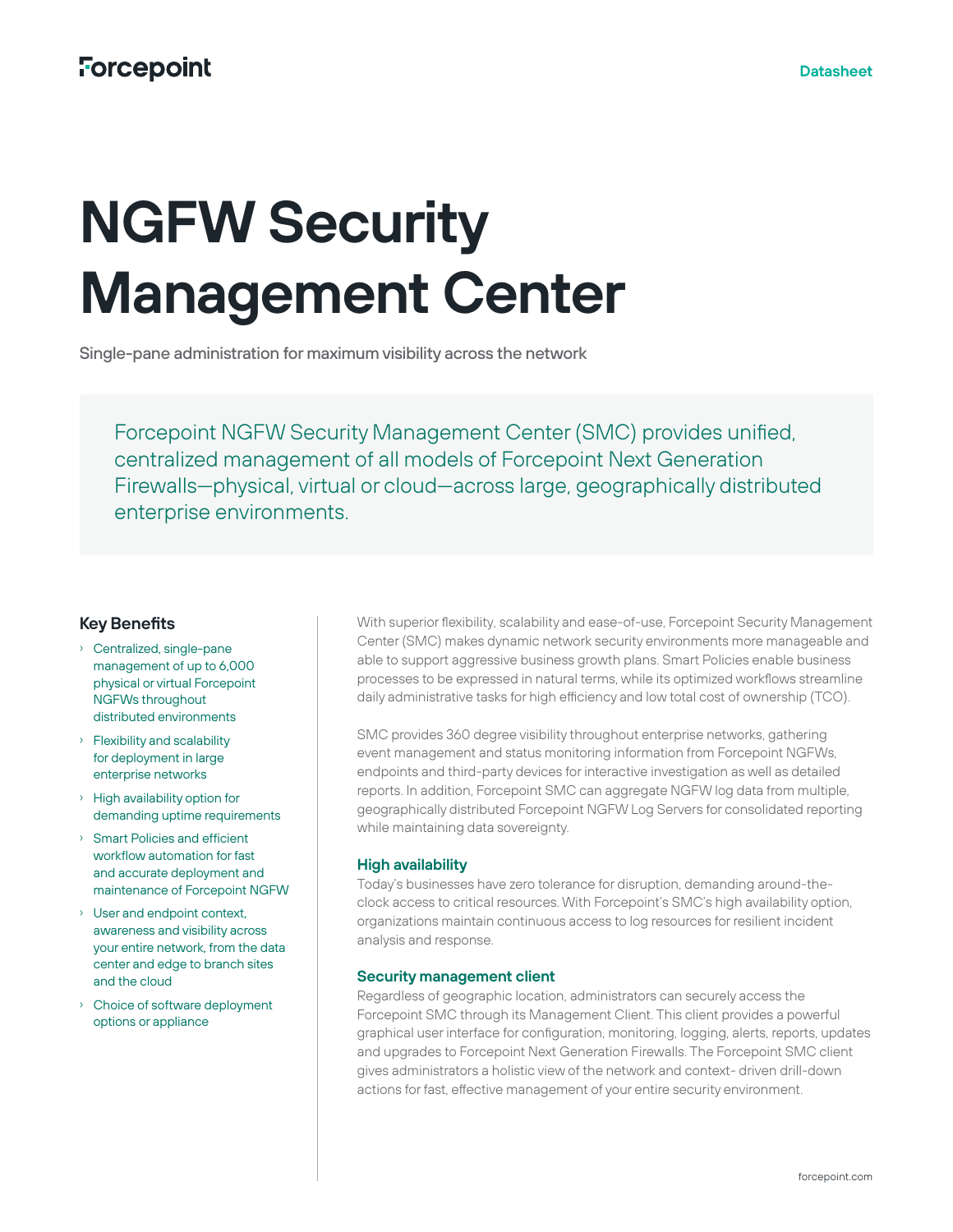# **Forcepoint NGFW SMC Specifications**

| <b>MANAGEMENT SERVER</b>                                  |                                                                                                                                                           |
|-----------------------------------------------------------|-----------------------------------------------------------------------------------------------------------------------------------------------------------|
| Number of Managed Devices                                 | Licensed: 1 to 6,000 nodes with one Management Server                                                                                                     |
| <b>Number of Administrators</b>                           | Unlimited                                                                                                                                                 |
| Number of Elements                                        | Unlimited                                                                                                                                                 |
| Number of Policies                                        | Unlimited                                                                                                                                                 |
| Number of Log Servers                                     | Unlimited                                                                                                                                                 |
| Number of Web Portal Servers                              | Unlimited                                                                                                                                                 |
| <b>Administrator Authentication</b>                       | Local Database, RADIUS. TACACS+, Client Certificate and Microsoft Active Directory (LDAP)                                                                 |
| <b>Device Connections</b>                                 | TLS-encrypted                                                                                                                                             |
| <b>LOG SERVER</b>                                         |                                                                                                                                                           |
| Number of Supported Devices                               | Unlimited                                                                                                                                                 |
| Log Records per Second                                    | The high-performance logging system can receive up to 500,000 records per second                                                                          |
| <b>Device Connections</b>                                 | TLS 1.2 Encrypted and authenticated using X.509v3 Keys and Certificates                                                                                   |
| Log Storage Size                                          | Unlimited                                                                                                                                                 |
| Number of Log Forwarding per<br>Log Server                | Unlimited                                                                                                                                                 |
| <b>GENERAL</b>                                            |                                                                                                                                                           |
| Management Client                                         | HTML5 based UI                                                                                                                                            |
| <b>SMC Application Programming</b><br>Interface (SMC API) | Documented API enabling easy third-party product and service integration Uses REST architecture<br>where data can be XML or JSON coded                    |
| Simultaneous Administrators                               | Several administrators can perform changes at the same time critical elements like policies are<br>locked for editing                                     |
| Home Screen Dashboards                                    | Customizable home screen dashboards for NGFWs, VPNs, users and other elements                                                                             |
| User Monitoring                                           | In addition to the user behavior-related correlations and checks, it provides endpoint security<br>status information and endpoint application statistics |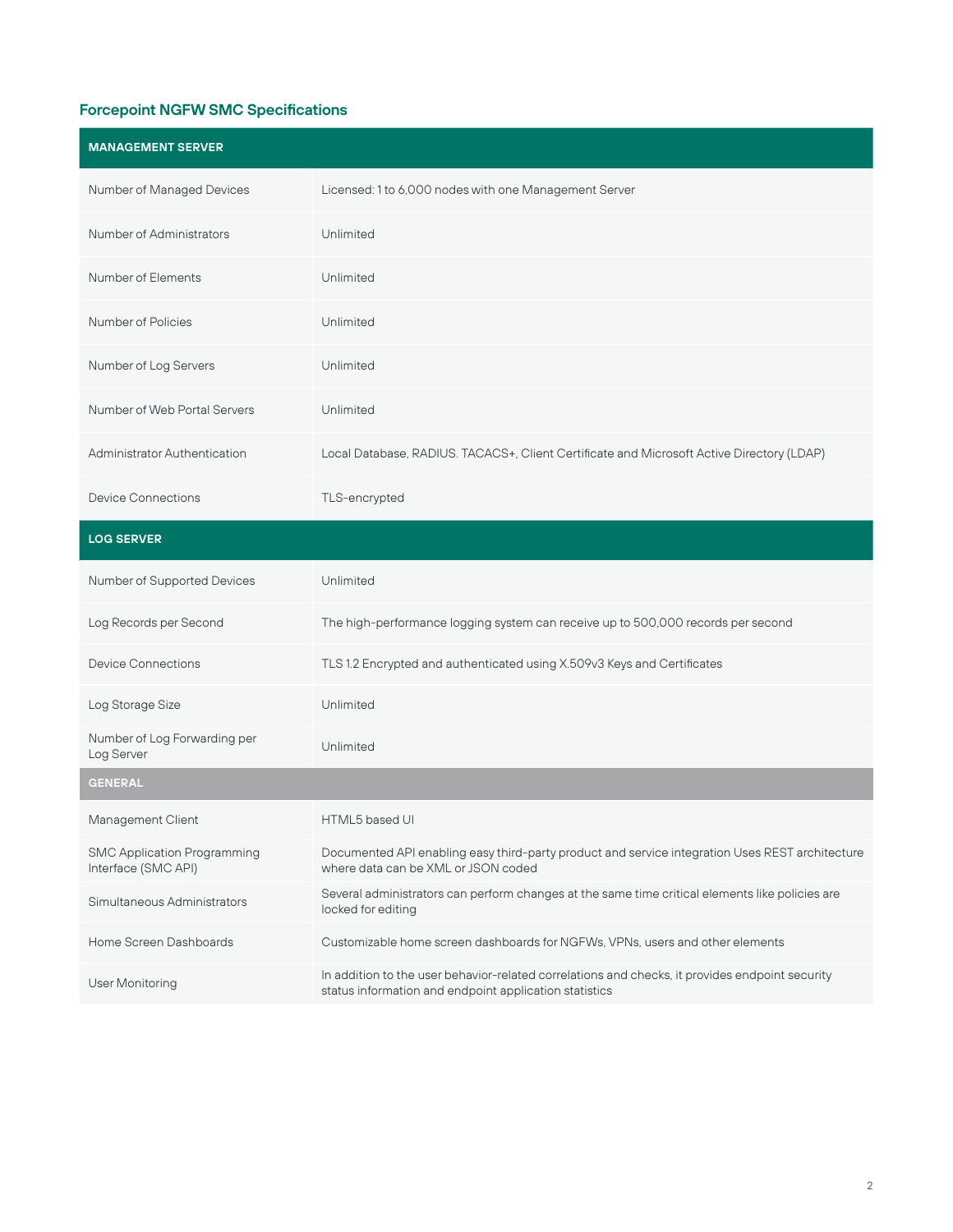| <b>High Availability</b>                                 | Up to four standby management servers                                                                                                                                         |
|----------------------------------------------------------|-------------------------------------------------------------------------------------------------------------------------------------------------------------------------------|
| Upgrades                                                 | Upgrades and dynamic update packages can be automatically downloaded                                                                                                          |
| <b>Backups</b>                                           | Integrated backup tool for taking backups from the whole system, including all next generation<br>firewall configurations                                                     |
| Navigation                                               | Intuitive browser-like navigation with browsing history, tabs and bookmarks                                                                                                   |
| Spotlight Search Tools                                   | Efficient element and references search tools with context-sensitive quick actions                                                                                            |
| Quick Filtering                                          | Convenient type-ahead filtering in element lists, tables and policy cells                                                                                                     |
| Multi-Selection Support                                  | Perform actions and commit changes to hundreds of elements simultaneously                                                                                                     |
| System Clean-Up Tools                                    | Enables administrator to easily find which elements and rules are not used                                                                                                    |
| <b>ADMINISTRATION</b>                                    |                                                                                                                                                                               |
| <b>Alert Escalations</b>                                 | Allows administrator to forward alerts from the system using email, SMS, SNMP trap and<br>custom scripts                                                                      |
| Alert Thresholds                                         | Easy alert thresholds for overview statistics                                                                                                                                 |
| Audit Logs                                               | All changes to the system are recorded in audit logs                                                                                                                          |
| System Reports                                           | Inventory and compliance audit reports about administrators' accounts and activities                                                                                          |
| Zero Touch Provisioning                                  | Cloud (or USB stick)-based installation with initial policy push                                                                                                              |
| <b>Automated Tasks</b>                                   | Automated log data management, archive and retention, backups, upgrades and policy<br>refresh tasks                                                                           |
| <b>Administrative Domains</b>                            | Allows division of the environment into isolated configuration domains                                                                                                        |
| Import/Export                                            | XML and CSV export and import all times, rather than just between installations                                                                                               |
| Remote Upgrades                                          | One-click fail-safe remote upgrade of the managed NGFWs                                                                                                                       |
| <b>Administrator Role-Based</b><br><b>Access Control</b> | Custom roles can be defined and combined in addition to predefined roles (e.g., Owner, Viewer,<br>Operator, Editor, Superuser) to control permissions flexibly and accurately |
| License Management                                       | Automatic online license updates and maintenance contract status reports                                                                                                      |
| Certificates Management                                  | Consolidated view of all certificates and credentials                                                                                                                         |
| <b>Troubleshooting Tools</b>                             | Extensive remote diagnostic capabilities: integrated traffic capture tool, configuration snapshot<br>download from next generation firewall and session monitoring views      |
| Incident Case Management                                 | Integrated tools for collaborative network incident management                                                                                                                |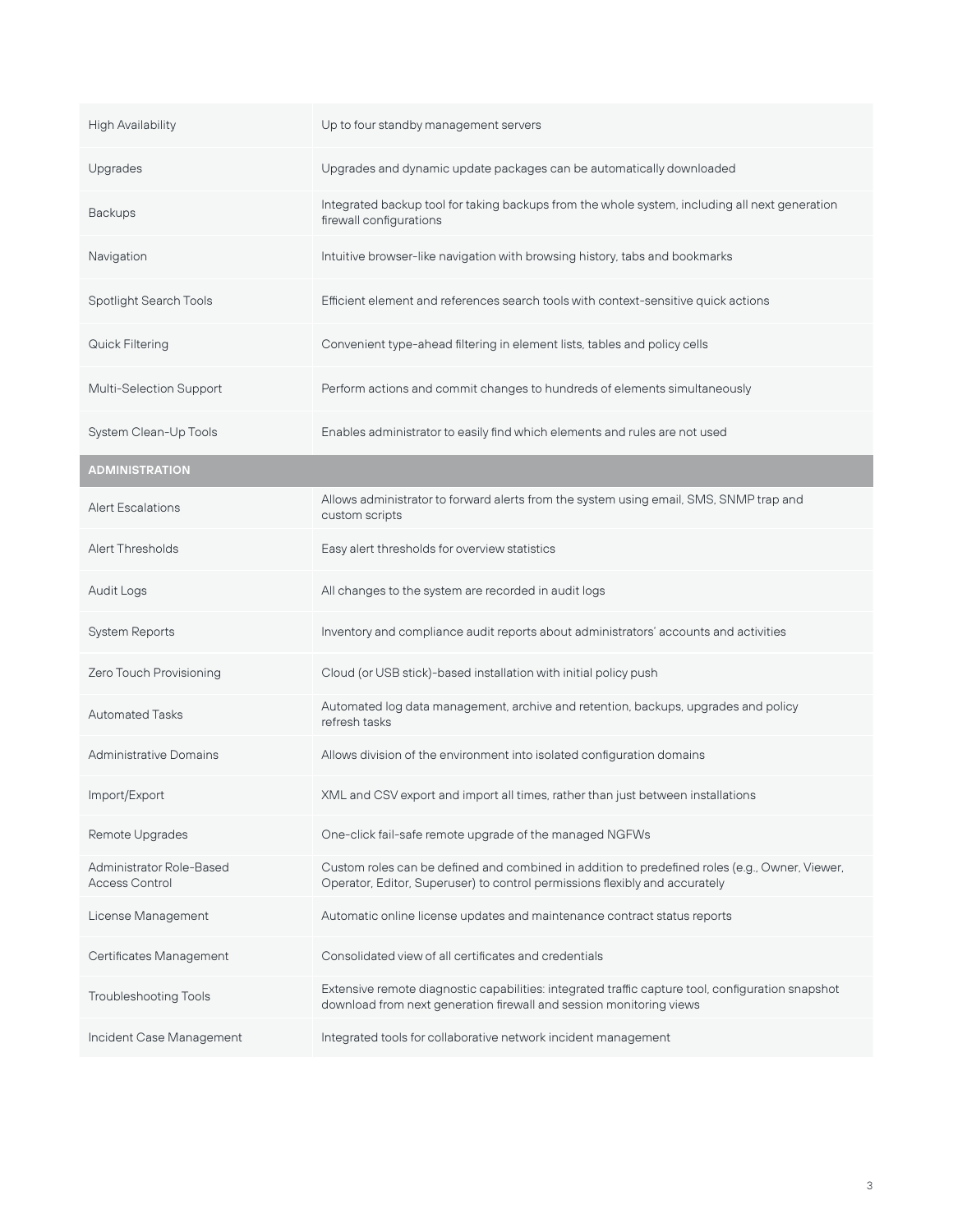**POLICY MANAGEMENT**

| Virtual NGFW Engine                   | Share same master context across several SMC Administrative Domains; up to 250 virtual<br>contexts, each with its own policies and routing tables                                                                                                                   |
|---------------------------------------|---------------------------------------------------------------------------------------------------------------------------------------------------------------------------------------------------------------------------------------------------------------------|
| <b>Hierarchical Policy Management</b> | Policy templates, sub-policies, aliases and rule comment sections keep the policy organized<br>and understandable                                                                                                                                                   |
| Application Identification            | Restrict access based on network and/or endpoint applications<br>$\rightarrow$<br>Restrict access from/to applications by payload<br>$\rightarrow$<br>Allow list/block list by application name and version from Forcepoint Endpoint Context Agent<br>$\rightarrow$ |
| Change Management                     | Require review and approval by a second administrator before changes are deployed                                                                                                                                                                                   |
| <b>URL Filtering</b>                  | Restrict access by URL categories                                                                                                                                                                                                                                   |
| Domain Names                          | Restrict access dynamically by using domain names that can be translated to IP-addresses                                                                                                                                                                            |
| User Identification                   | Match user-based rules via transparent user identification or enforcing strong<br>authentication methods                                                                                                                                                            |
| Zones                                 | Physical interfaces can be tagged with zones and referred to in the policies                                                                                                                                                                                        |
| Geoprotection                         | Restrict access by countries or geographical regions                                                                                                                                                                                                                |
| <b>Inspection Policies</b>            | Granular control for deep packet inspection and easy ways to toggle off false positives                                                                                                                                                                             |
| Quality of Service (QoS) Policies     | QoS class-based policy configuration                                                                                                                                                                                                                                |
| Policy-Based File Filtering           | Define how files are inspected using McAfee Global Threat Intelligence file reputation,<br>Anti-Malware Scan and McAfee Advanced Threat Defense                                                                                                                     |
| Network Address Translation (NAT)     | Default NAT<br>$\rightarrow$<br>Element-based NAT<br>$\rightarrow$<br>NAT policies<br>$\rightarrow$                                                                                                                                                                 |
| Policy Validation Tool                | Helps administrator find configuration mistakes before policy activation                                                                                                                                                                                            |
| <b>Policy Snapshots</b>               | Allows for exploration and comparison of Forcepoint Next Generation Firewall configuration history                                                                                                                                                                  |
| Policy Restoration                    | A previous policy version can be recovered and uploaded to the next generation firewall                                                                                                                                                                             |
| Rule Usage Optimization Tool          | Enables administrators to see how many times each rule has matched within a specified<br>time period                                                                                                                                                                |
| Rule Search Tool                      | Integrated tool for searching rules in policies                                                                                                                                                                                                                     |
| <b>Rule Names</b>                     | Ability to create rule names that are visible in logs, statistics and reports                                                                                                                                                                                       |
| Fail-Safe Policy Uploads              | System automatically restores the previous policy version if the new version fails                                                                                                                                                                                  |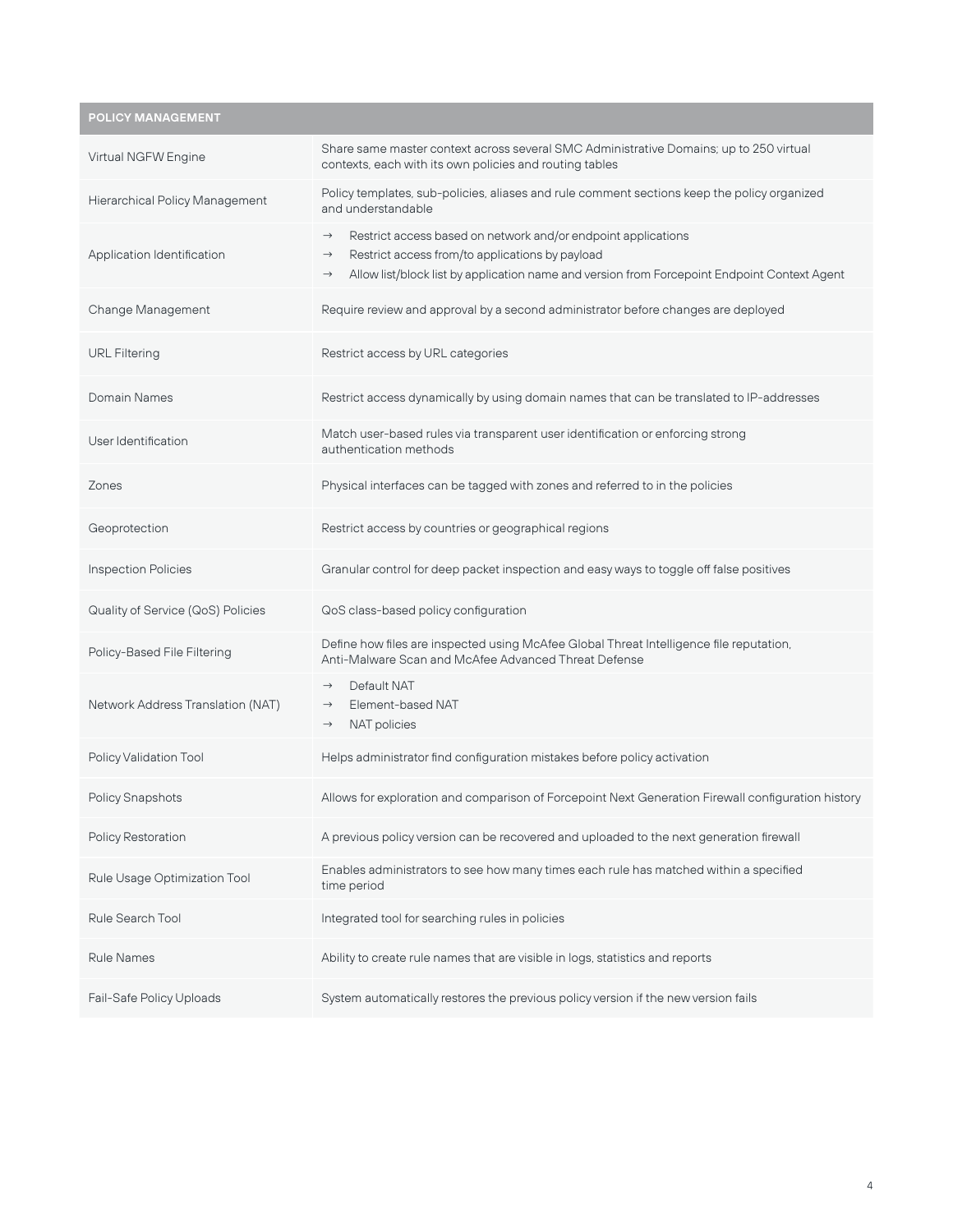**CONFIGURATION**

| Routing                                  | Drag-and-drop routing configuration for the firewalls and specific widgets to add routes and<br>default routes                                                         |
|------------------------------------------|------------------------------------------------------------------------------------------------------------------------------------------------------------------------|
| <b>Dynamic Routing</b>                   | Advanced OSPF and BGP configuration via intuitive graphical user interface                                                                                             |
| Automatic Anti-spoofing                  | Anti-spoofing configuration is created automatically based on routing                                                                                                  |
| Site-to-site VPNs                        | Policy-based IPsec VPN<br>$\rightarrow$<br>Route-based IPsec VPN and tunneling (GRE)<br>$\rightarrow$                                                                  |
| Remote access VPNs                       | IPsec VPN client (iOS and Windows)<br>$\rightarrow$<br>SSL VPN client (Android, Mac and Windows)<br>$\rightarrow$<br><b>Clientless SSL VPN Portal</b><br>$\rightarrow$ |
| <b>Endpoint Context Agent Management</b> | Extend access control and visibility to the applications running on endpoints                                                                                          |
| <b>Firewall Element Creation Wizard</b>  | Create hundreds of firewall elements through a firewall creation wizard                                                                                                |
| <b>Browser-Based User Authentication</b> | Configure and customize an easy browser-based authentication service for users                                                                                         |
|                                          |                                                                                                                                                                        |
| STATUS, STATISTICS, AND REPORTING        |                                                                                                                                                                        |
| <b>System Status Monitoring</b>          | Real-time status information about network devices and their connections                                                                                               |
| <b>Appliance Status Monitoring</b>       | Graphical view on the hardware status of the appliances                                                                                                                |
| <b>Networks Diagrams</b>                 | Visualize configurations, topologies and status connectivity                                                                                                           |
| <b>Session Monitoring</b>                | Dedicated views to monitor connections, VPN security associations (SAs), authenticated users,<br>active alerts and dynamic and static routes                           |
| Overviews                                | Customize dashboards of user and network statistics for real-time monitoring                                                                                           |
| Geolocations                             | Show the country information for all IP addresses with the help of country flags and geolocation<br>statistics. Show where network attacks come from                   |
| Reporting                                | Customize and schedule reports that provide detailed information about network statistics                                                                              |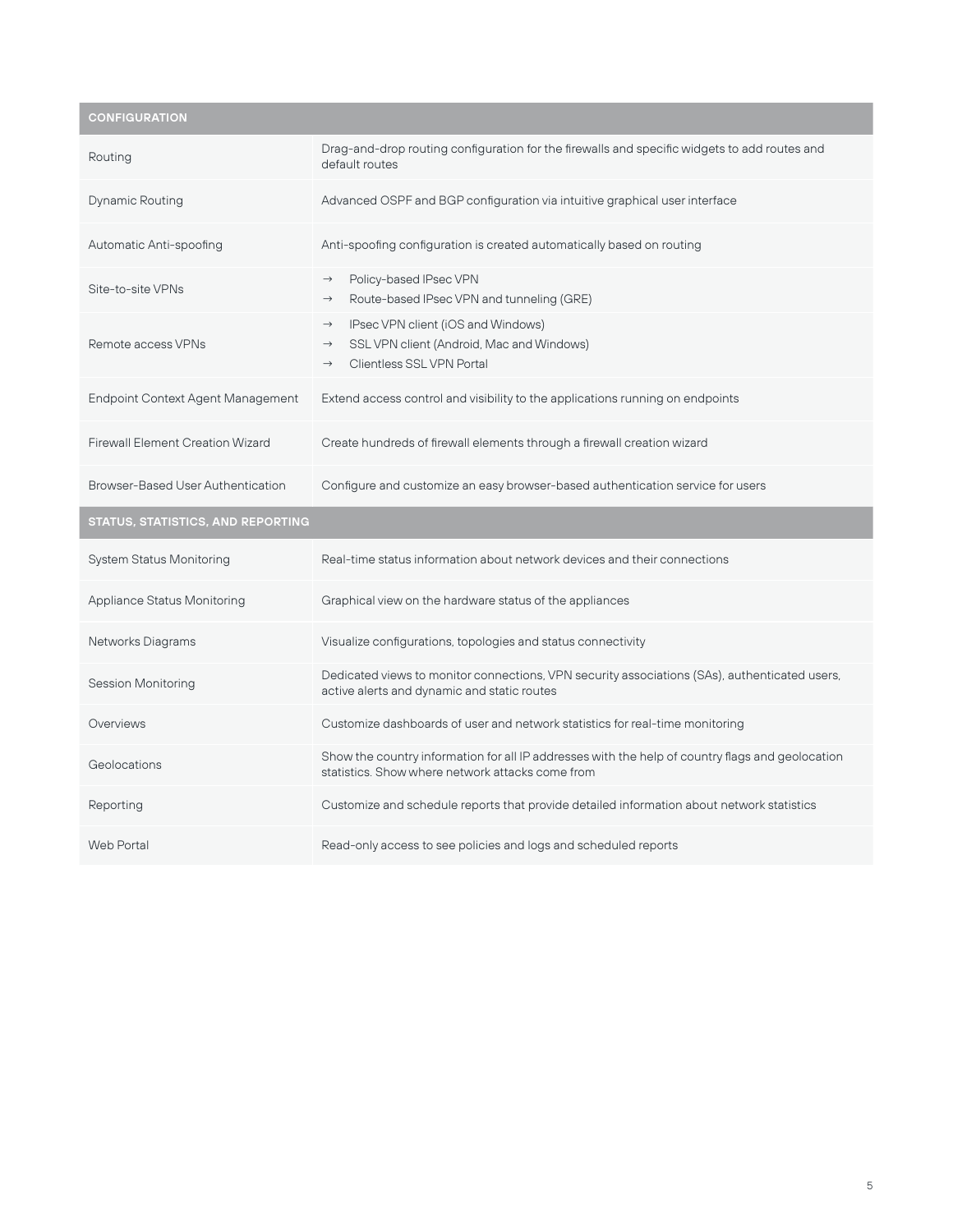# **THIRD-PARTY MANAGEMENT**

| Device Monitoring                  | Allows administrator to monitor and view status changes in third-party device availability                                                                                                            |
|------------------------------------|-------------------------------------------------------------------------------------------------------------------------------------------------------------------------------------------------------|
| Device Log Injection               | Log parsing and reception in syslog format for third-party devices and out-of-the box support for<br>CEF. LEEF. CLF and WELF format                                                                   |
| NetFlow/IPFIX Reception            | Ability to receive, forward, and consolidate data in NetFlow v9 and IPFIX formats                                                                                                                     |
| <b>Device Statistics</b>           | Graphical statistics and reports based on third-party log data and simple network management<br>protocol (SNMP) counters                                                                              |
| <b>Number of Supported Devices</b> | 200 per Log Server                                                                                                                                                                                    |
| Licensing                          | Each third-party device consumes 0.2 from Management Server license device count                                                                                                                      |
| <b>LOGS</b>                        |                                                                                                                                                                                                       |
| <b>Browser</b>                     | Granular view for separate log types in addition to common log browsing view for all log data                                                                                                         |
| Drag-and-Drop Filtering            | Interactive log filtering-drag and drop any log data cell to the Query Panel                                                                                                                          |
| <b>Statistics</b>                  | Create built-in log-based counters and on-demand statistics for reporting, monitoring and alerting                                                                                                    |
| Visualizations                     | Find the anomalies in logged traffic in filterable log visualizations                                                                                                                                 |
| Log Analyzer                       | Aggregate freely on the large amount of filtered log data by any columns                                                                                                                              |
| Archiving                          | Duplicate or archive logs to directories by log data type, time, or filters                                                                                                                           |
| <b>Backups</b>                     | Integrated backup scheduler for Log Server configuration and log data                                                                                                                                 |
| Exports                            | CSV, XML, LEEF and log exporting; logs can also be snapshot reports                                                                                                                                   |
| Forwarding                         | Real-time log redirection in syslog; CEF, LEEF, XML, CSV, IPFIX, NetFlow and McAfee Enterprise<br>Security Manager formats; configuration for filtering, data type; and log field selection available |
| Data Contexts                      | Shortcuts to browse different types of logs with contextual column sets that are customizable                                                                                                         |
| <b>High Availability</b>           | Support for assigning primary and backup Log Servers for each log source                                                                                                                              |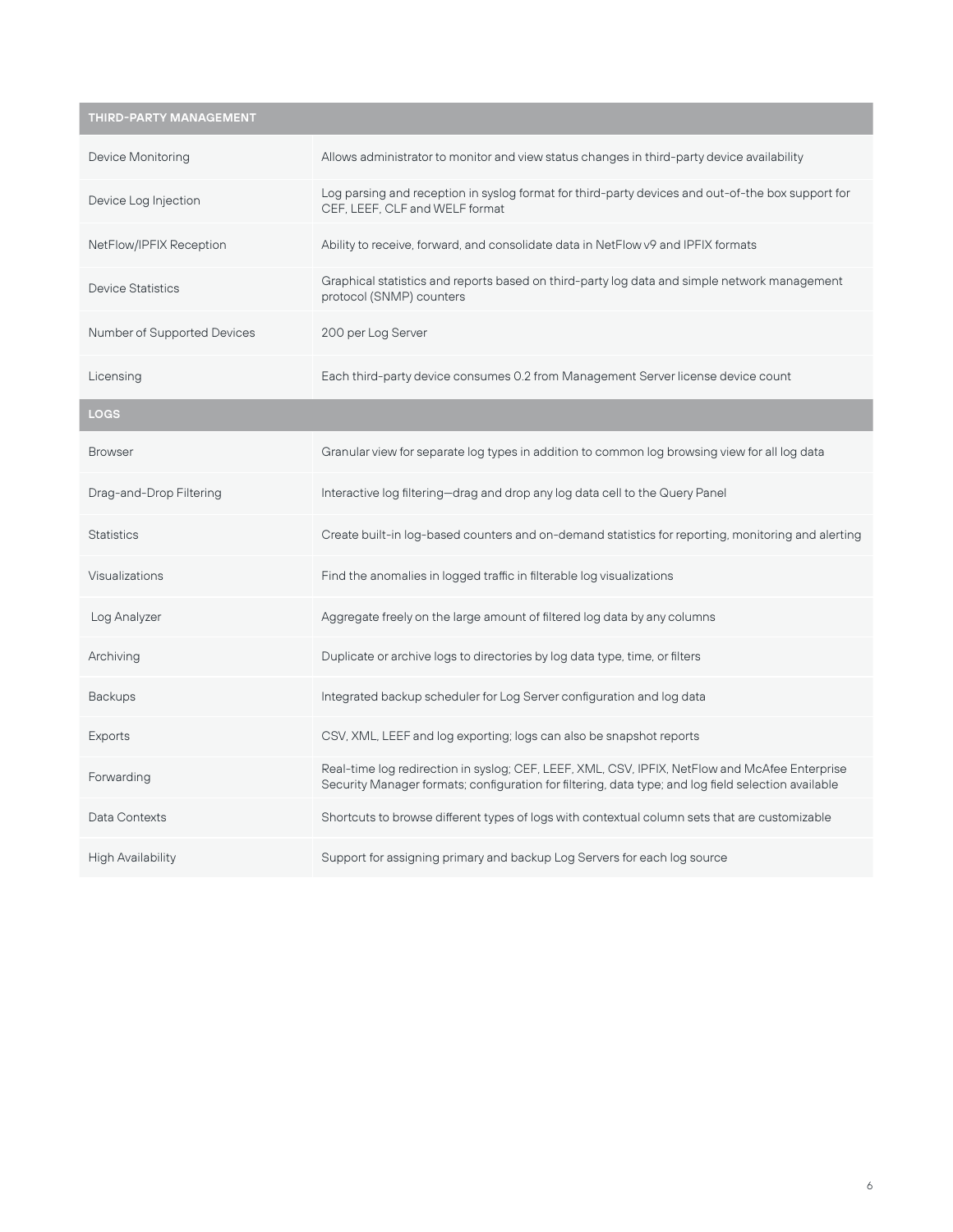#### **Centralized management of multiple customer environments**

Managed Security Service Providers (MSSPs) need to reduce the high administrative costs associated with managing multiple servers across multiple domains. Forcepoint Administrative Domain License enables multiple customer environments to be managed through a single management server. Configurations can be reused and shared across

domains for rapid and efficient distribution of changes. The unique architecture of the Forcepoint Administrative Domain License solution simplifies enterprise and MSSP environments, making them easier to maintain. Role-based access control (RBAC) ensures accurate definition of administrator responsibilities and domain access limitations. Domain-based customers can access reports, policy configurations and logs easily via a secure, lightweight web portal.

#### **Forcepoint Administrative Domain License Specifications**

| <b>DOMAINS</b>                  |                                                                                                                                                    |
|---------------------------------|----------------------------------------------------------------------------------------------------------------------------------------------------|
| Maximum Number                  | 1,000                                                                                                                                              |
| <b>Number of Administrators</b> | Unlimited                                                                                                                                          |
| Number of Managed Devices       | 6.000                                                                                                                                              |
| Number of Elements              | Unlimited                                                                                                                                          |
| <b>FEATURES</b>                 |                                                                                                                                                    |
| <b>Configuration Separation</b> | Isolate managed environments to different admnistrative domains, and make sure that customers'<br>network elements never get mixed up              |
| <b>Configuration Sharing</b>    | Share elements such as policy templates for all domains                                                                                            |
| <b>Access Control</b>           | Grant or limit the administrators' access rights to configuration and visibility with the help of<br>separate administrative domains               |
| Monitoring                      | Monitor the status of all granted domains with the help of the domain overview                                                                     |
| <b>Branding</b>                 | Brand PDF reports with custom style templates                                                                                                      |
| <b>Migration Tools</b>          | Move elements between domains with the integrated "move-to" tool                                                                                   |
| Import/Export                   | Import and export elements between different SMC installations and domains                                                                         |
| Virtual NGFW Engine             | Share the same master context across domain boundaries of up to 250 virtual contexts, which can<br>each have their own policies and routing tables |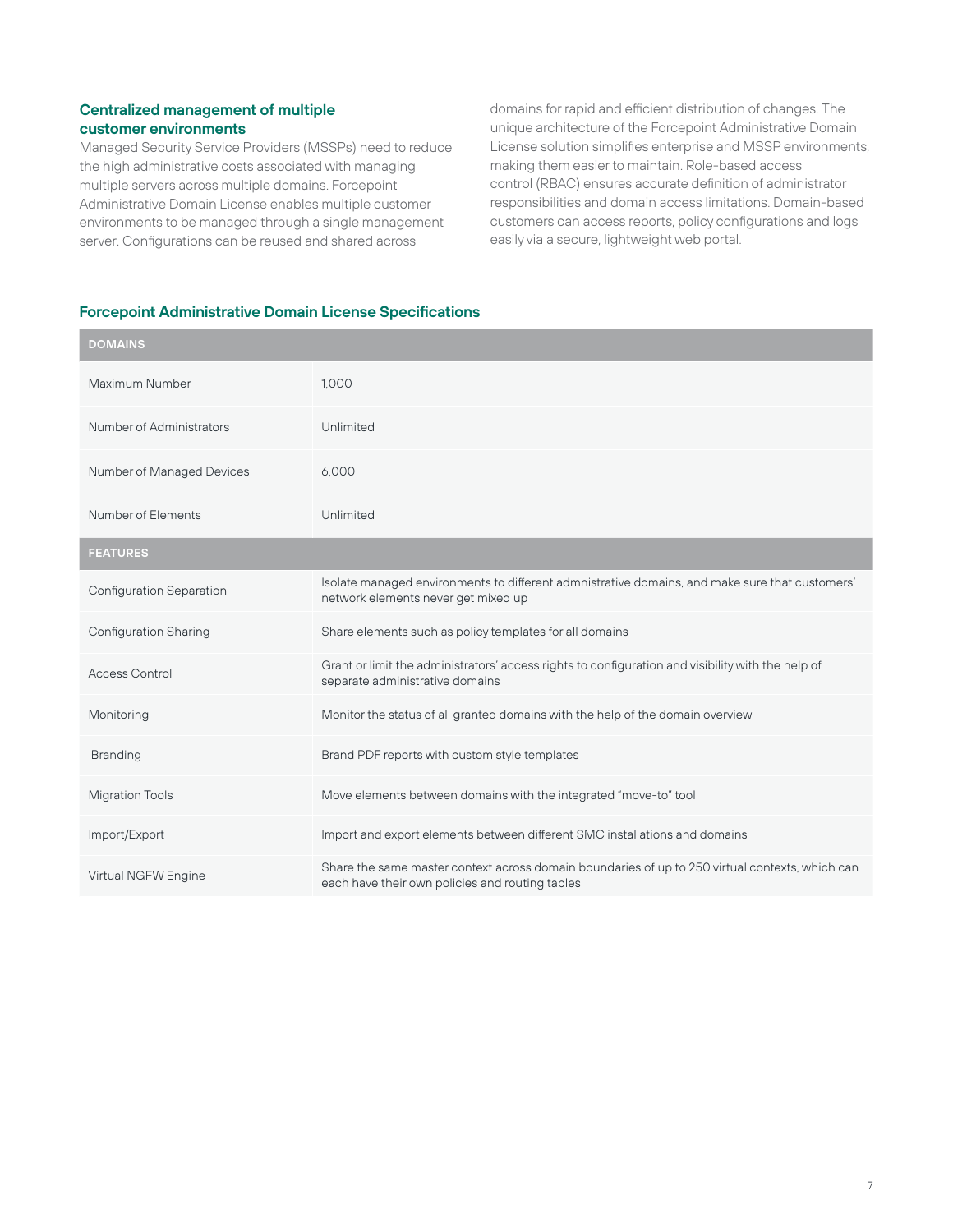#### **Forcepoint Web Portal Server**

Forcepoint Web Portal Server provides MSSPs' customers, administrators and management with a lightweight web UI for viewing logs, scheduled reports, current policies and policy change history. MSSP administrators can configure the amount of information displayed on the portal based on customer needs or to reduce support requests.

Forcepoint Web Portal Server supports English, Spanish and French natively, with the ability to add new languages.

#### **Key benefits**

- → Clientless, read-only access to logs, reports, policies and policy change history
- $\rightarrow$  Real-time network status available for defined users
- → Support for mobile devices

| <b>SPECIFICATIONS</b>                        |                                                                                                                            |
|----------------------------------------------|----------------------------------------------------------------------------------------------------------------------------|
| Maximum Number of<br><b>Concurrent Users</b> | 250 per web portal server                                                                                                  |
| <b>Number of Administrators</b>              | Unlimited                                                                                                                  |
| Number of Web Portal Users                   | Unlimited                                                                                                                  |
| <b>User Authentication</b>                   | Management Server database, RADIUS, TACACS+                                                                                |
| Device Connections                           | TLS-encrypted                                                                                                              |
| <b>FEATURES</b>                              |                                                                                                                            |
| <b>Security Policies</b>                     | View next generation firewalls' latest configurations in HTML format                                                       |
| Reports                                      | View reports that are scheduled to be published in the web portal in HTML format                                           |
| Log Browsing                                 | Browse and filter the logs in HTML format                                                                                  |
| Log Details                                  | Monitor the status of all granted domains with the help of the domain overview                                             |
| PDF Export                                   | PDF export allows downloading report in PDF format                                                                         |
| Announcements                                | Administrators can specify announcements to be shown in the web portal                                                     |
| Policy Comparison                            | Compare the different next-generation firewall configuration versions to see if the change request<br>has been implemented |
| Localization                                 | Web portal supports English, Spanish and French, and can be easily translated to support<br>other languages                |
| Customization                                | Customize the look and feel of web portals                                                                                 |

#### **Forcepoint Web Portal Server Specifications**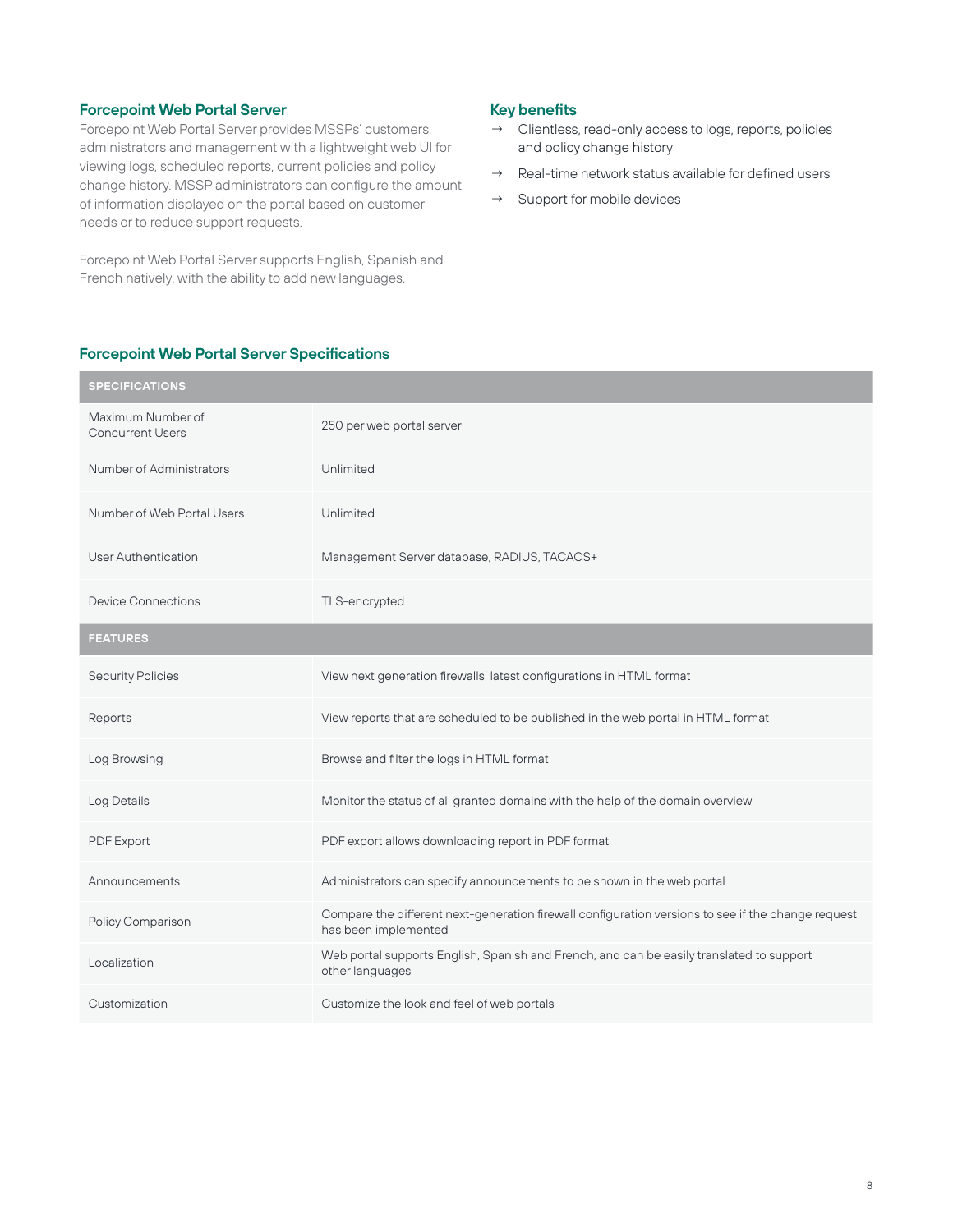#### **Forcepoint SMC Appliance**

Forcepoint Security Management Center (SMC) Appliance is an all-in-one dedicated device for configuring, managing and monitoring Forcepoint NGFW—physical, virtual and cloudbased. Forcepoint SMC provides ease of deployment to get you up and running quickly, combining Forcepoint's NGFW management server and log server into a single plug and-play package running on optimized 1U hardware.

#### **Forcepoint NGFW SMC deployment options**

There are three ways to deploy Forcepoint SMC: on your systems, on your bare hardware or hypervisor, or as an all-in-one appliance<sup>1</sup>.

1 An SMC software license has to be purchased separately for all 3 deployment options. An appliance alone does not include any licenses.

|                         | <b>FORCEPOINT NGFW SMC DEPLOYMENT OPTIONS</b> |                   |                  |
|-------------------------|-----------------------------------------------|-------------------|------------------|
| <b>COMPONENTS</b>       | <b>SOFTWARE</b>                               | <b>ISO IMAGE</b>  | <b>APPLIANCE</b> |
| <b>SMC Software</b>     |                                               |                   |                  |
| <b>Operating System</b> | Customer-supplied                             |                   |                  |
| Hardware/Platform       | Customer-supplied                             | Customer-supplied |                  |

#### **Forcepoint SMC Appliance Specifications**

| <b>PERFORMANCE</b>       |               |  |
|--------------------------|---------------|--|
| <b>Managed Firewalls</b> | 2,000         |  |
| <b>Maximum Domains</b>   | 200           |  |
| Indexed Logs per sec.    | 80,000        |  |
| Events per day           | 6,912,000,000 |  |
| Log Size per day (GB)    | 690           |  |